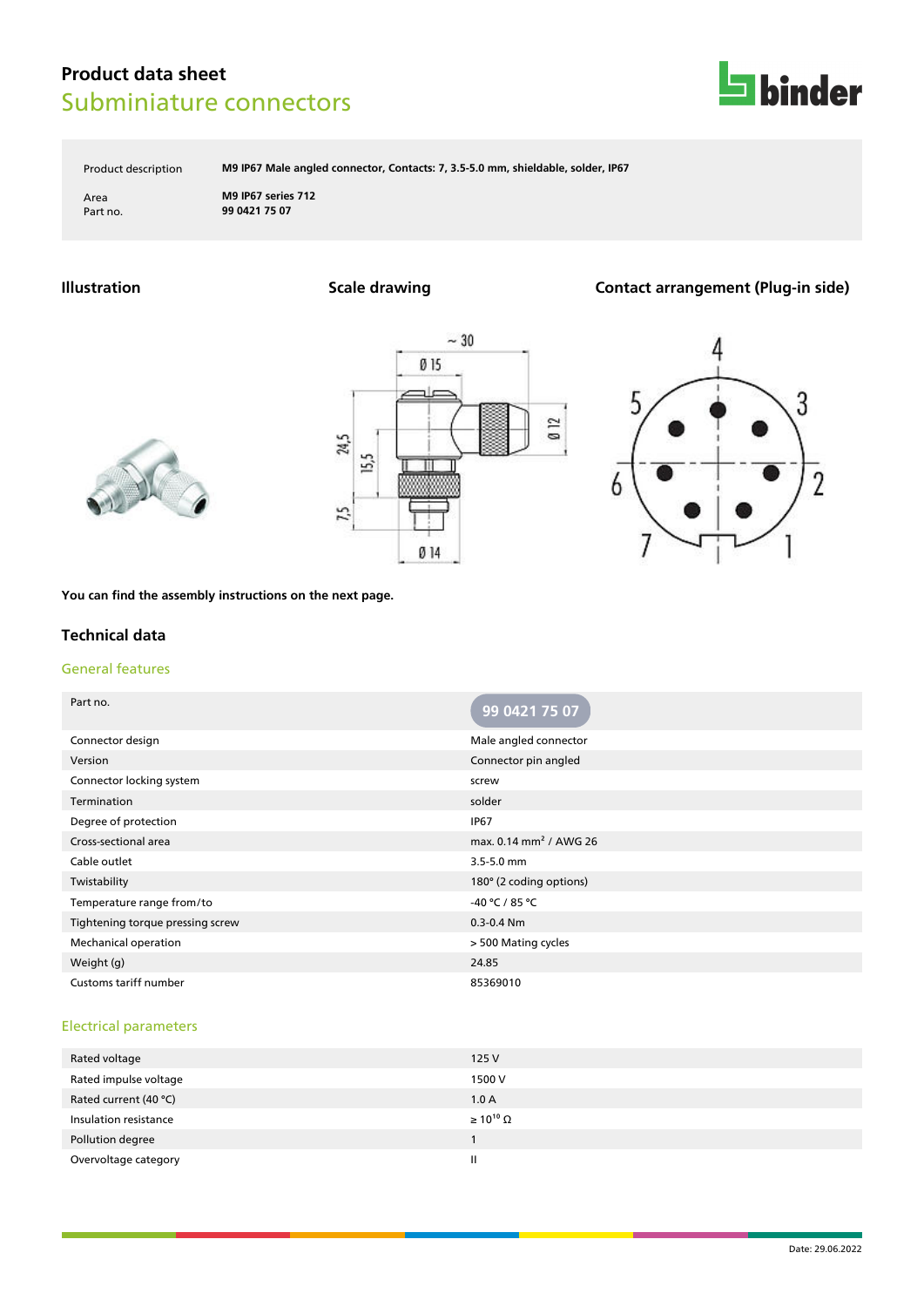

Product description **M9 IP67 Male angled connector, Contacts: 7, 3.5-5.0 mm, shieldable, solder, IP67**

Area **M9 IP67 series 712** Part no. **99 0421 75 07**

| Insulating material group | Ш              |
|---------------------------|----------------|
| <b>EMC</b> compliance     | shieldable     |
| Shield connection         | Shielding ring |

#### Material

| Contact body material | <b>PBT (UL94 V-0)</b>                                        |
|-----------------------|--------------------------------------------------------------|
| Contact material      | CuZn (brass)                                                 |
| Contact plating       | Au (gold)                                                    |
| Locking material      | CuZn (brass)                                                 |
| <b>REACH SVHC</b>     | CAS 96-45-7 (Imidazolidine-2-thione)<br>CAS 7439-92-1 (Lead) |
| SCIP number           | c170b5d6-0fa9-4e44-92ec-ac4bb5970e5c                         |

#### Classifications

| eCl@ss 11.1 | 27-44-01-02 |
|-------------|-------------|
| ETIM 7.0    | EC002635    |

### Declarations of conformity

Low Voltage Directive 2014/35/EU (EN 60204-1:2018;EN 60529:1991)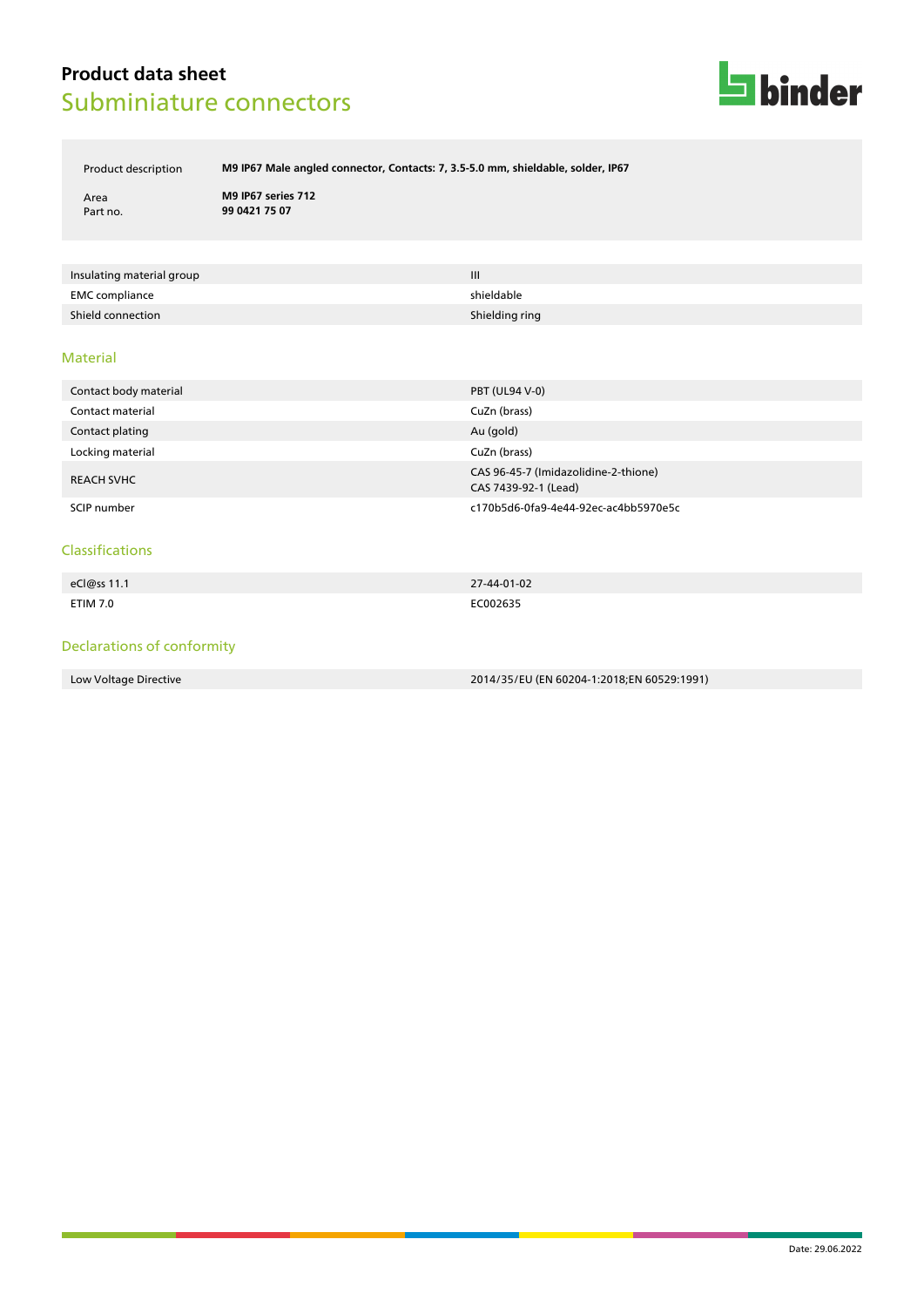

Product description **M9 IP67 Male angled connector, Contacts: 7, 3.5-5.0 mm, shieldable, solder, IP67**

Area **M9 IP67 series 712** Part no. **99 0421 75 07**

# **Assembly instructions**

1. Bead parts to cable.

shielding ring.

5. Solder single wires.

7. Tighten screw plug.

length.